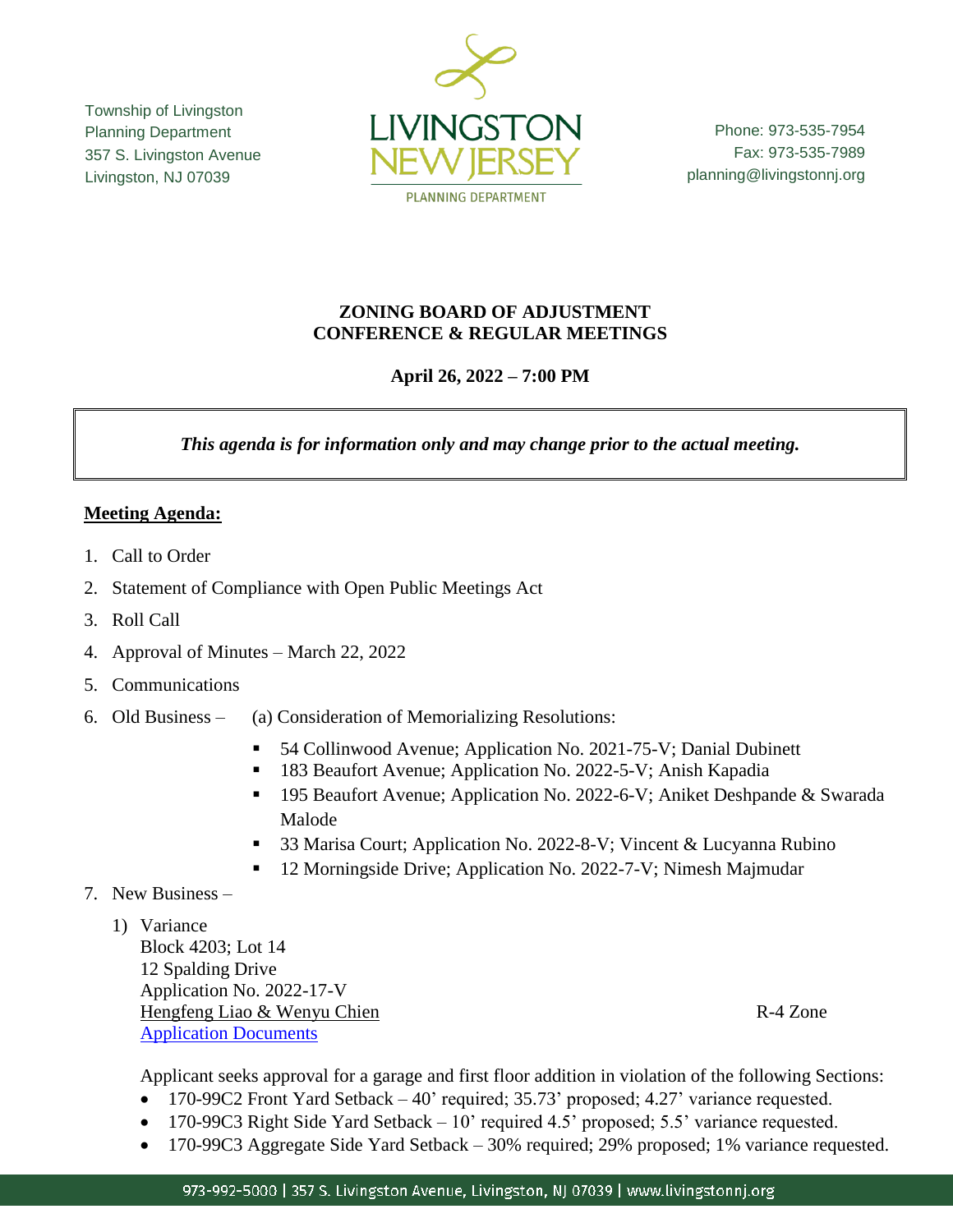2) Variance Block 902; Lot 4

26 North Ridge Road Application No. 2022-15-V Steven & Jeannette Podgorski R-4 Zone [Application Documents](http://livingstonnj.org/DocumentCenter/View/13727/26-N-Ridge-Road---Application-Docs)

Applicant seeks approval for a front porch and sunroom addition in violation of the following Sections:

- 170-99C2 Front Yard Setback 40' required; 34' proposed; 6' variance requested.
- 170-99C3 Aggregate Side Yard Setback 30% required; 23.6% proposed; 6.4% variance requested.
- 3) Variance Block 3811; Lot 24 9 Tuscan Road Application No. 2021-12-V 9 Tuscan Road, LLC R-4 Zone [Application Documents](http://livingstonnj.org/DocumentCenter/View/13725/9-Tuscan-Road---Application-Docs)

Applicant seeks approval for to construct a new single family home in violation of the following Sections:

- 170-87L(1)(d) Front/Side Yard Setback 35' required; 20.4' proposed; 14.6' variance requested.
- 170-87CC4 Habitable Floor Ratio 30% allowed; 35% proposed; 5% variance requested.
- 4) Variance Block 4800; Lot 14 22 Collins Terrace Application No. 2022-21-V 22 Collins, LLC R-4 Zone [Application Documents](http://livingstonnj.org/DocumentCenter/View/13728/22-Collins-Terr---Application-Docs)

Applicant seeks approval for a second story addition in violation of the following Section:

- 170-99C3 Right Side Yard Setback 10' required; 5' proposed; 5' variance requested.
- 170-87CC4 Habitable Floor Ratio 30% allowed; 34.9% proposed; 4.9% variance requested.
- 5) Variance Block 6001; Lot 55 21 Tower Road Application No. 2022-14-V 21 Tower LLC R-2 Zone [Application Documents](http://livingstonnj.org/DocumentCenter/View/13756/21-Tower-Road---Application-Docs)

Applicant seeks approval to construct a new 2-story single family home in violation of the following Sections:

• 170-87CC2 Habitable Floor Ratio – 18% allowed; 22% proposed; 4% variance requested.